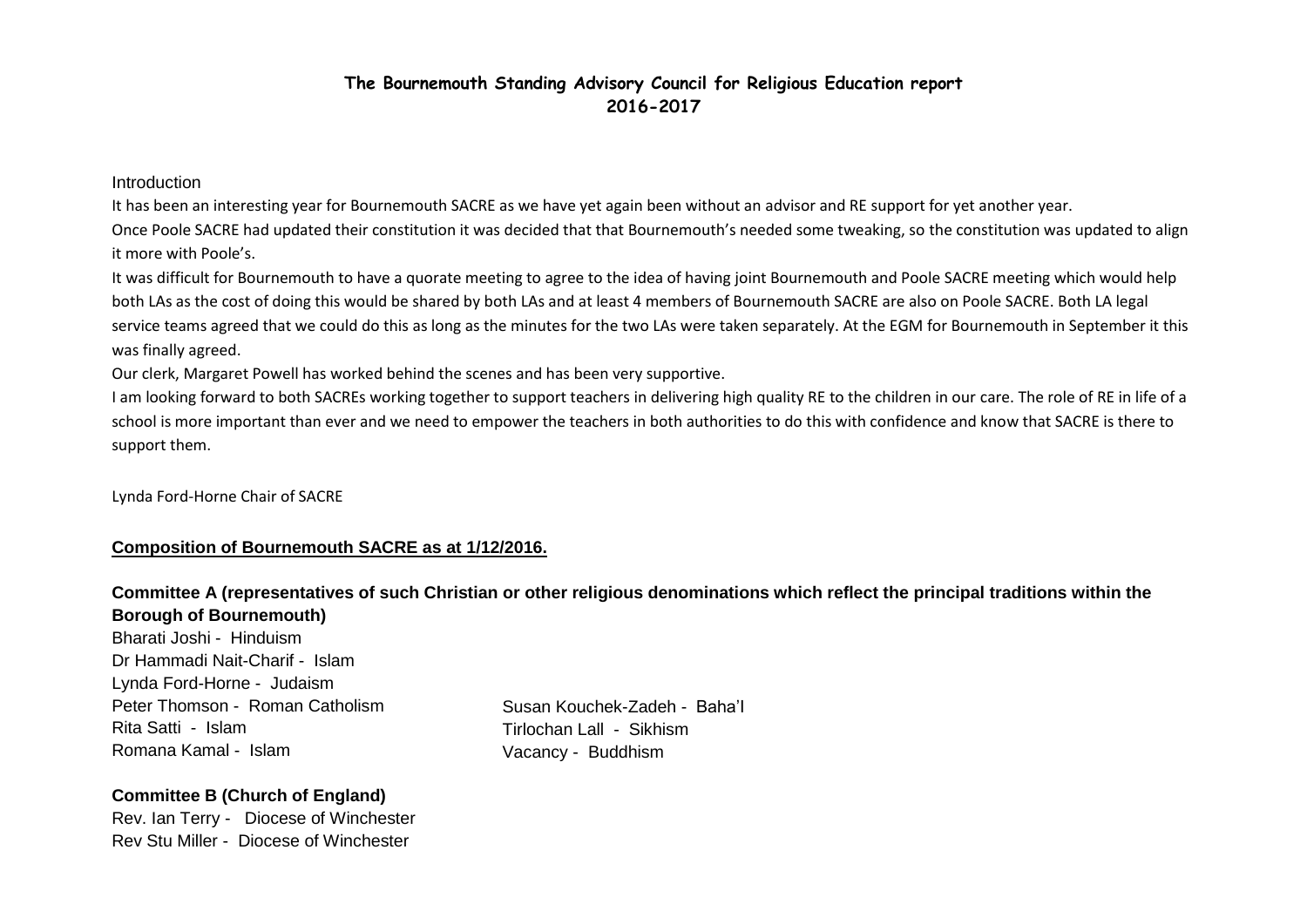Stephen Chappell - Diocese of Winchester Alison Harris - Diocese of Salisbury

### **Committee C (School representatives)**

Naomi Gill - secondary school representative Sian Harley - primary school representative Vacancy - special school representative.

## **Committee D (Elected members)**

Cllr Chris Wakefield Cllr Lawrence Williams Cllr Nicola Greene **Co-opted member** - Richard Dyer-Smith - Humanism

#### Introduction

The Autumn Term 2016 saw schools launch the new Bournemouth and Poole Agreed Syllabus for Religious Education, reflecting proudly on many collaborations from all areas of the school and local communities. The new syllabus continues to build on the excellent work of the previous one, with enquiry based learning now embedded through the syllabus reflecting the recent developments nationally in Religious **Education** 

The review coincided with a time of renewed discussion in the academic world about Religious Education, how it is delivered, how content is decided, how it is assessed and indeed the very purpose of it. This is reflected in recent developments in the national RE world, the Church of England 'Understanding Christianity' resource was rolled out in many areas with support training available, the Commission for RE interim report was nearing release and other projects are in the pipeline for the next year.

#### Agreed Syllabus review

The process of reviewing the joint Bournemouth and Poole RE syllabus took much of the previous year with regular consultations and meetings. This process brought the two SACREs closer together and the decision was made to meet together to help provide support to schools and teachers in both areas, this makes sense from a financial point as well as both authorities are using the same syllabus and are dealing with similar issues.

## Summary of issues raised over the year

Three meetings were held during the year, on Wednesday November 9<sup>th</sup> 2016, Wednesday 22<sup>nd</sup> February 2017 and Thursday 15<sup>th</sup> June 2017. At these meetings the following issues were discussed.

• The process of joining with Poole SACRE to provide support to Bournemouth and Poole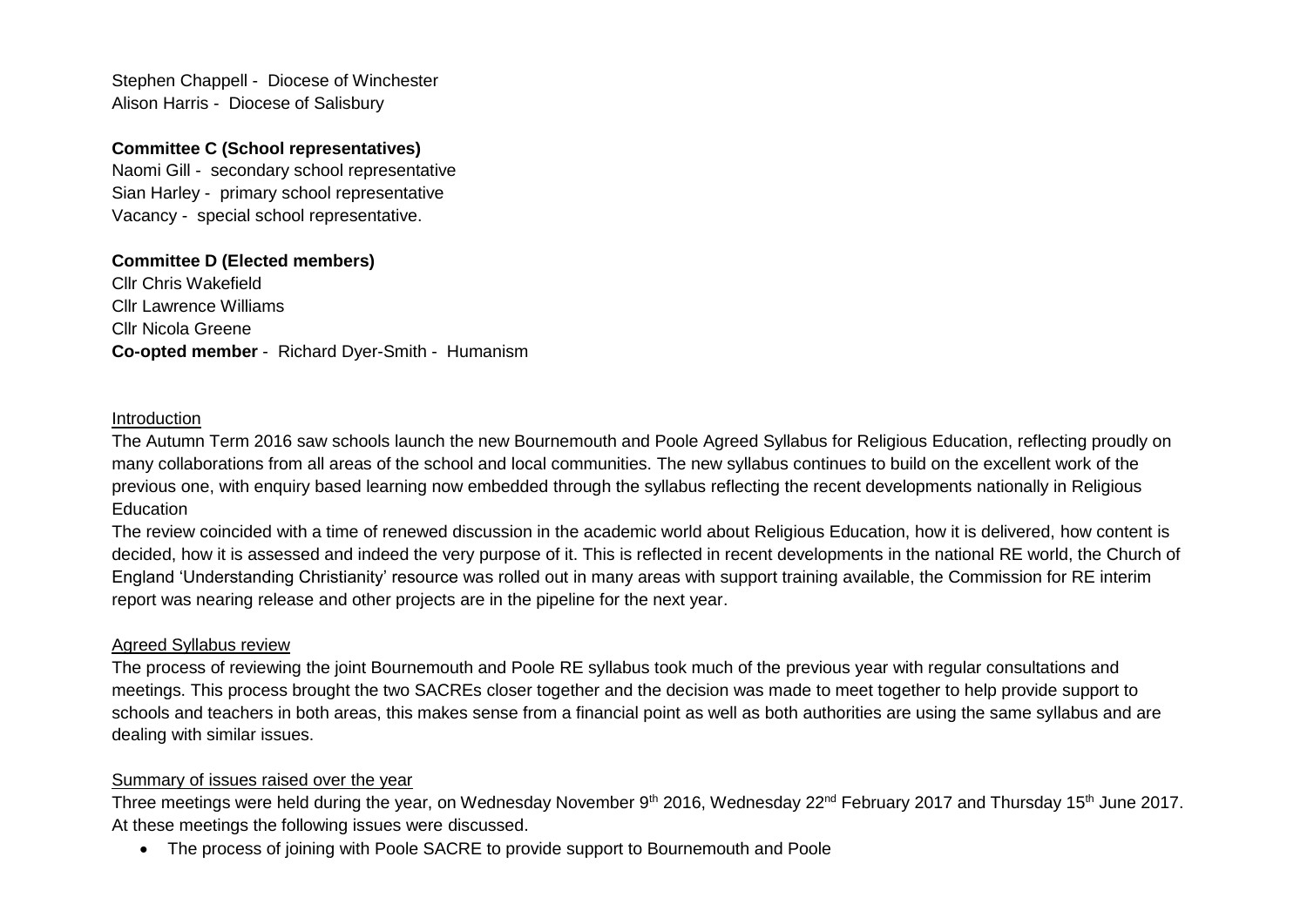- Holocaust Memorial Day local events and educational resources
- The Annual SACRE report
- Exam results
- The Commission on RE
- Challenging prejudice
- Resources for schools i.e. the GCSE Judaism resource

## Exam results

The results for KS4&5 have been released and are listed below – SACRE will analyse these and decide on how best to support schools from now on.

| KS4 school performance summary 2017<br>Religious Studies GCSE |        |                                                   |                   |                             |                       | KS4 Progress 2017<br>Religious Studies GCSE                   |                                                  |   |   |
|---------------------------------------------------------------|--------|---------------------------------------------------|-------------------|-----------------------------|-----------------------|---------------------------------------------------------------|--------------------------------------------------|---|---|
|                                                               |        | <b>Actual results</b>                             |                   | Pupil progress              |                       |                                                               | <b>Pupil Progress</b>                            |   |   |
|                                                               | Pupils | Avg Point Score                                   | % Grade 4+        | <b>Avg Point Score</b>      | % Grade 4+            |                                                               | Avg Point Score                                  |   |   |
| Bournemouth (837)<br>LA.                                      | 1099   | 4.9 <sup>°</sup>                                  | 71%               | $-0.24$ $\bullet$           | $-6\%$                |                                                               |                                                  |   |   |
| Avonbourne College<br>(8375404)                               | 155    | $3.7$ <sup><math>\odot</math></sup> $\vee$        | 59%●↓             | $-1.19$ <sup>o</sup> $\vee$ | $-11\%$               | (27) The Bourne Academy<br>(8376906)<br>(15) Glenmoor Academy |                                                  |   |   |
| Bournemouth (8375400)                                         | 146    | 6.70V                                             | 100% <sup>O</sup> | $+0.66$ <sup>O</sup> $\vee$ | $+2%$                 | (8374005)<br>(124) Bournemouth                                |                                                  |   |   |
| Bournemouth for Girla<br>(8375405)                            | 162    | 7.2 <sup>°</sup>                                  | 99% <b>O</b>      | $+0.41$ $\bullet$           | $+1%$                 | (8375400)<br>(142) Bournemouth for Girls                      |                                                  |   |   |
| Glenmoor Academy<br>(8374005)                                 | 15     | $7.30\text{V}$                                    | 100%O             | $+1.56$ <sup>O</sup> $\vee$ | $+5%$                 | (8375405)<br>(218) St Peter's RC Comp<br>(8375408)            |                                                  |   |   |
| Harewood College<br>(8374168)                                 | 101    | $1.9$ $\bullet\downarrow$                         | $16\%$            | $-2.40$                     | $-52\%$               | (47) LeAF Studio (8374000)<br>(135) The Bishop of             |                                                  |   |   |
| LeAF Studio (8374000)                                         | 55     | 5.0<br>个                                          | 67%               | $+0.17$ 个                   | $-4%$                 | Winchester Academy<br>(8376905)                               |                                                  |   |   |
| Oak Academy (8374189)                                         | 56     | 3.7●个                                             | 54%●个             | $-1.14$ $\oplus$            | -10% $\blacksquare$ 1 | (53) Oak Academy<br>(8374189)                                 |                                                  |   |   |
| St Peter's RC Comp<br>(8375408)                               | 235    | 5.0                                               | 77% <sup>O</sup>  | $+0.35$ <sup>O</sup>        | $+4%$                 | (147) Avonbourne College<br>(8375404)                         |                                                  |   |   |
| The Bishop of Winchester<br>Academy (8376905)                 | 141    | $3.6$ <sup><math>\oplus</math></sup> $\downarrow$ | 52%●              | $-0.64$                     | $-3%$                 | (93) Harewood College<br>(8374168)                            |                                                  |   |   |
| The Bourne Academy<br>(8376906)                               | 27     | 6.50个                                             | 89% <sup>O</sup>  | $+1.87$ <b>O</b>            | $+11%$                |                                                               | $-2$<br>$-4$<br>Above/below national<br>progress | 0 | 2 |
| Winton Academy<br>(8374004)                                   | 4      | 5.5                                               | 100%              | $+1.10$                     | $+19%$                |                                                               | [with LA average]                                |   |   |